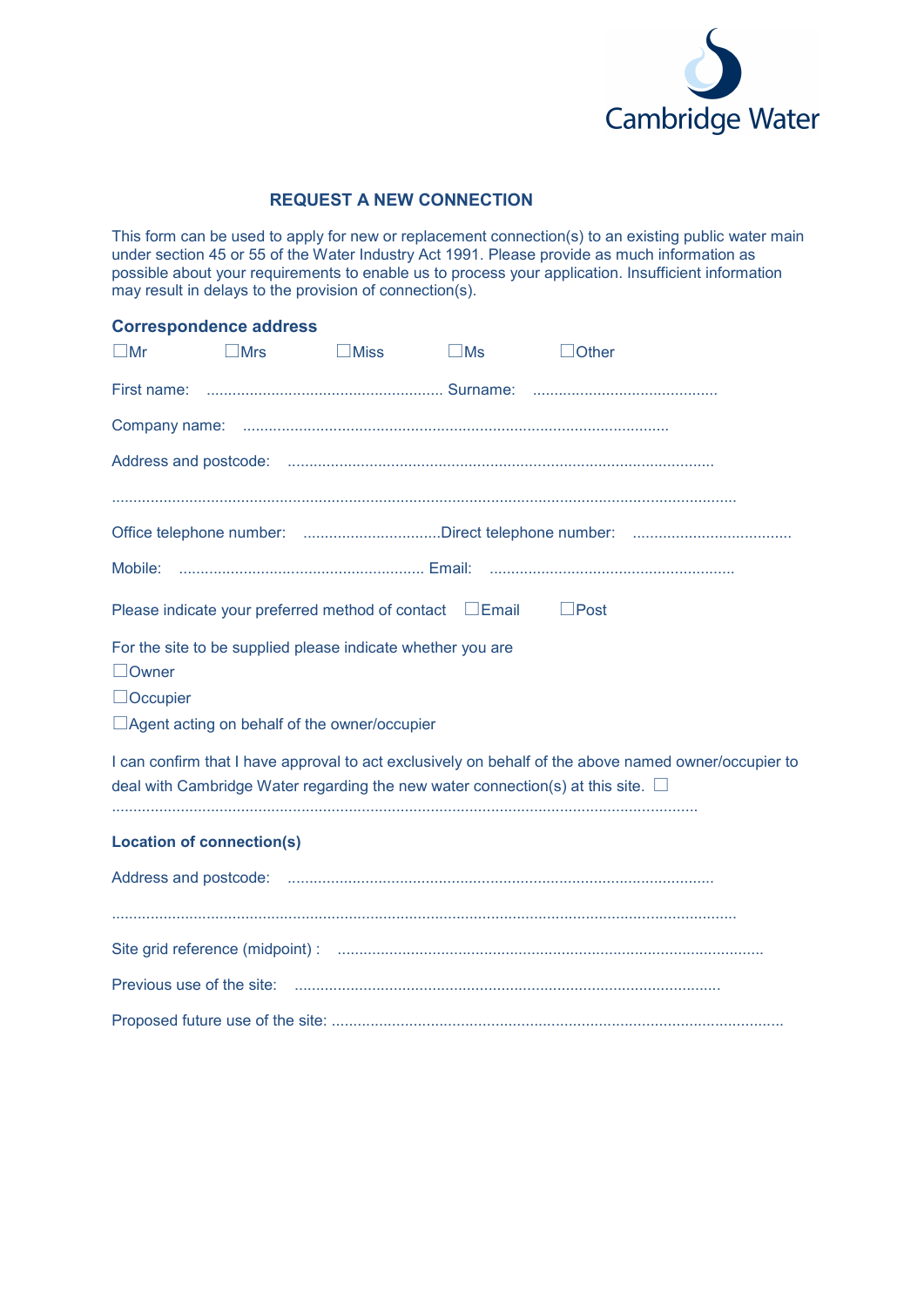### **Details relating to the site**

If you are not renewing an existing connection please go to Section B

### **Section A**

If you are renewing an existing connection please indicate below the type of connection you require.

| Independent connection from an existing shared supply | <b>Number</b> |
|-------------------------------------------------------|---------------|
| Enlarge existing connection                           | .             |
| Re-route existing supply                              | .             |
| Convert an existing building                          | .             |
|                                                       |               |
| Please tick if you require a meter to be fitted       |               |
| Please tick if the existing supply is shared          |               |

Please note: If the existing pipework is lead you may wish to read our leaflet on replacing lead pipes which is available on our website [www.cambridge-water.co.uk](http://www.cambridge-water.co.uk/)

### **Section B**

| Please indicate below the type of property                   |               |
|--------------------------------------------------------------|---------------|
|                                                              | <b>Number</b> |
| New house/bungalow                                           | .             |
| Flats/maisonettes/apartments                                 |               |
| Conversion of existing property into self-contained premises |               |
| Industrial/commercial units                                  |               |
| Other, please specify                                        |               |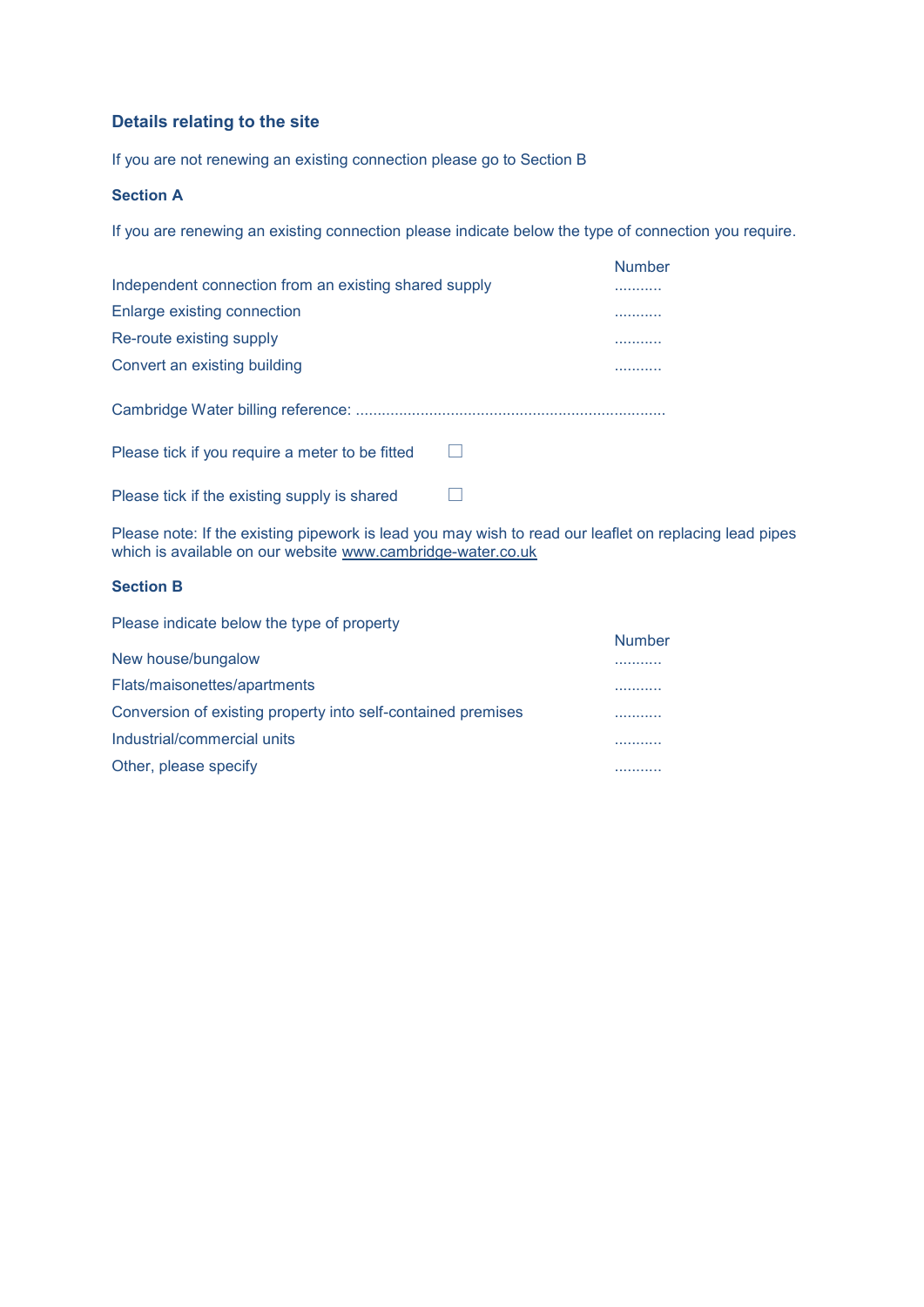### **Connection details**

| Please indicate the type of connection you require                                                  |  |
|-----------------------------------------------------------------------------------------------------|--|
| New permanent connection                                                                            |  |
| Short-term connection for building purposes (to become permanent)                                   |  |
| Short-term connection for building purposes (to be blanked off at<br>main when site work completed) |  |
| Independent connection from an existing shared supply                                               |  |
| Enlarge existing connection                                                                         |  |
| Re-route existing connection                                                                        |  |

Number and type of connection using pipe up to and including 25mm outside diameter (up to and including 20mm nominal bore)

| Plot/<br>property<br>numbers | Purpose of supply | <b>New</b><br>Property |           | Method of drainage |                  | <b>Domestic</b><br>usage |           |
|------------------------------|-------------------|------------------------|-----------|--------------------|------------------|--------------------------|-----------|
|                              |                   | Yes                    | <b>No</b> | Foul<br>water      | Surface<br>water | Yes                      | <b>No</b> |
|                              |                   |                        |           |                    |                  |                          |           |
|                              |                   |                        |           |                    |                  |                          |           |
|                              |                   |                        |           |                    |                  |                          |           |

Please continue on a separate sheet

Number and type of connections using pipes greater than 25mm outside diameter (greater than 20mm nominal bore)

| Plot/<br>property | Purpose<br>of supply | Nature of<br>business | Method of<br>drainage |                  | Maximum<br>daily       | Maximum<br>instantaneous | Volume<br><b>of</b> |
|-------------------|----------------------|-----------------------|-----------------------|------------------|------------------------|--------------------------|---------------------|
| numbers           |                      |                       | Foul<br>water         | Surface<br>water | demand<br>$(m^3$ /day) | demand<br>(Itr/sec)      | on-site<br>storage  |
|                   |                      |                       |                       |                  |                        |                          |                     |
|                   |                      |                       |                       |                  |                        |                          |                     |
|                   |                      |                       |                       |                  |                        |                          |                     |
|                   |                      |                       |                       |                  |                        |                          |                     |

Please continue on a separate sheet

Which service arrangements are required?

Bulk meter **D** 

Individual supplies  $\Box$ 

Please tick if you would like us to contact you to arrange a site meeting  $\square$ 

Please tick if this property/development requires a new connection to the main sewers  $\Box$ (If you would like more information on connecting to the main sewers you should download our leaflet from our website)

Please tick if there are any contaminants present on the site  $\Box$  (please provide a soil report with this application)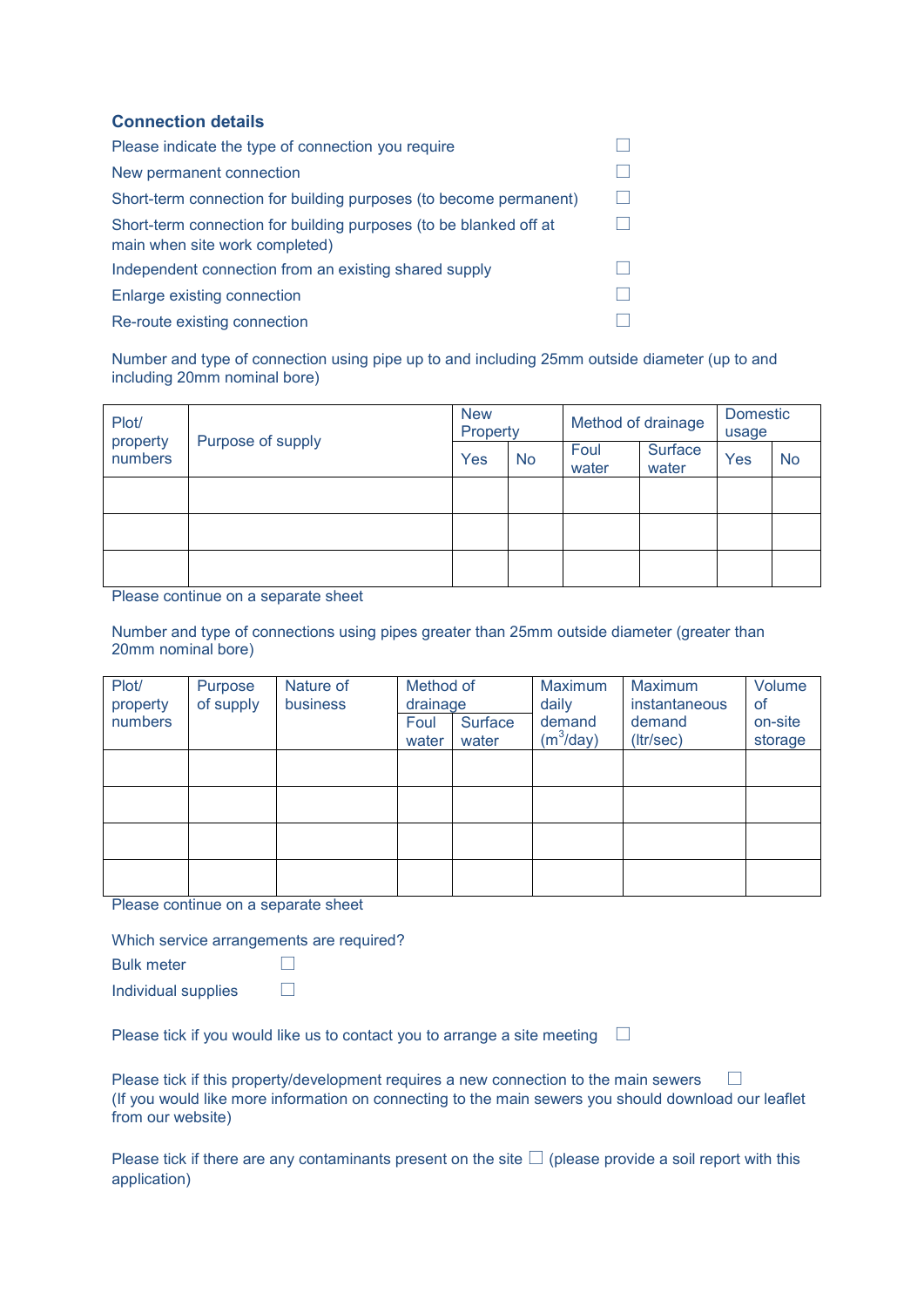### **Fixtures and fittings**

All new connections to the public water mains are liable for payment of an infrastructure charge before connection. For normal domestic connection (20mm nominal bore) the charge is standard. For larger connections (greater than 20mm) the infrastructure charge will be calculated using the relevant multiplier.

|                                                                                                           | <b>Number</b><br>per unit | Loading units  |
|-----------------------------------------------------------------------------------------------------------|---------------------------|----------------|
| WC flushing cistern                                                                                       |                           | $\overline{2}$ |
| Washbasin in house                                                                                        |                           | 1.5            |
| Washbasin elsewhere                                                                                       |                           | 3              |
| Bath (tap size 20mm)                                                                                      |                           | 10             |
| Bath (tap size >20mm)                                                                                     |                           | 22             |
| Shower                                                                                                    |                           | 3              |
| Sink (tap size 15mm)                                                                                      |                           | 3              |
| Sink (tap size >15mm)                                                                                     |                           | 5              |
| Spray tap                                                                                                 |                           | 0.5            |
| <b>Bidet</b>                                                                                              |                           | 1.5            |
| Domestic appliances                                                                                       |                           | 3              |
| Communal/commercial appliances                                                                            |                           | 10             |
| Any other water fitting or outlet (including a tap/<br>hosepipe but excluding a urinal or water softener) |                           | 3              |

Please specify the number of water fittings to be installed

#### **Plumbing contractor/installation details**

If you are using a water industry approved plumber/contractor registered under the WIAPS scheme to carry out internal plumbing please provide their registration number below:

| If not please provide us with details of the principal installer for verification                                                                                                         |
|-------------------------------------------------------------------------------------------------------------------------------------------------------------------------------------------|
|                                                                                                                                                                                           |
|                                                                                                                                                                                           |
|                                                                                                                                                                                           |
|                                                                                                                                                                                           |
| If you are using a water industry approved groundworker registered under the WIAPS scheme for<br>installing the underground service pipes please provide their registration number below: |
|                                                                                                                                                                                           |
| If not please provide us with details of the principal installer for verification                                                                                                         |
|                                                                                                                                                                                           |
|                                                                                                                                                                                           |
|                                                                                                                                                                                           |
|                                                                                                                                                                                           |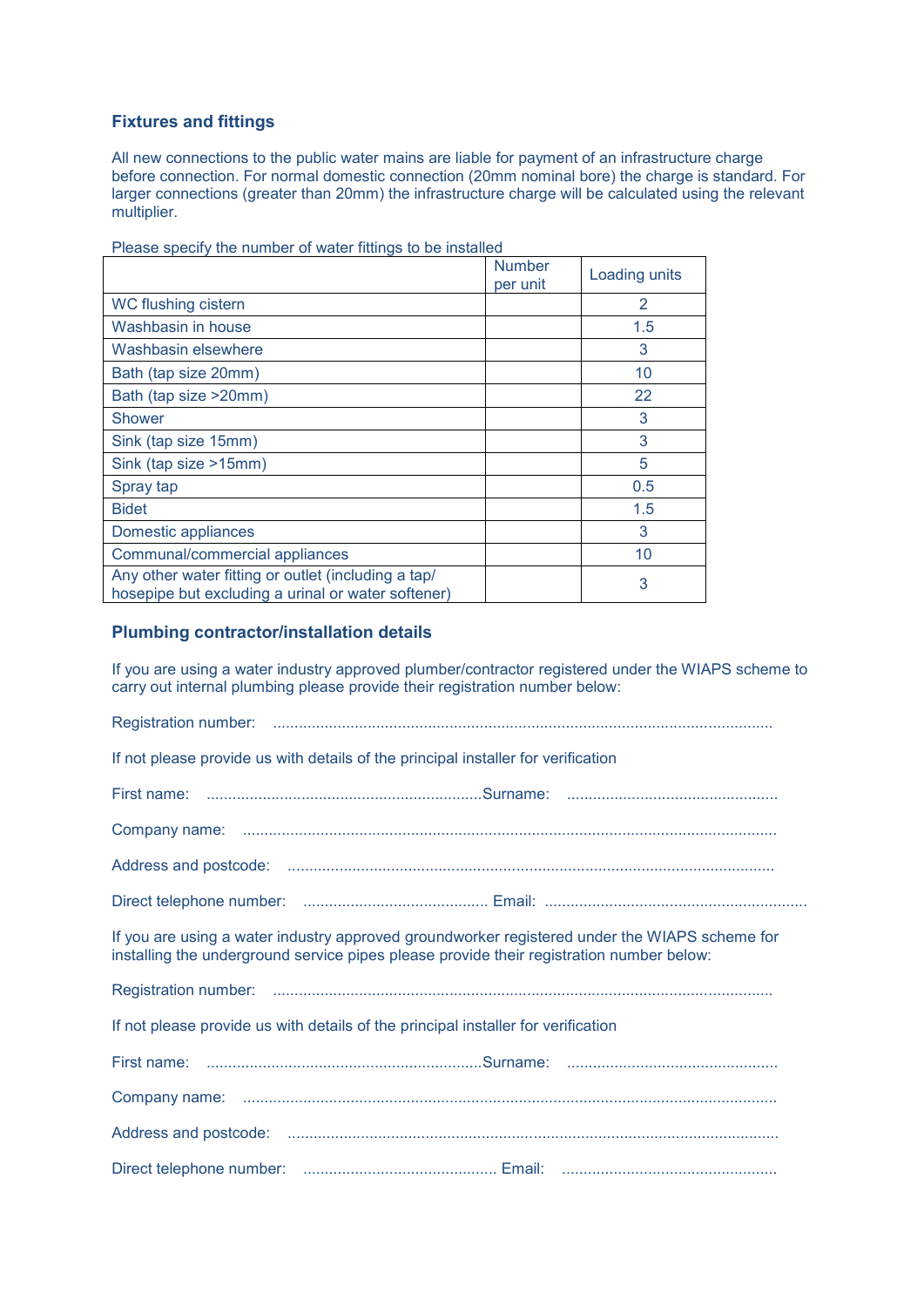## **Regulations**

For the purposes of regulations, please indicate if any of the following are being installed: Internal booster for high-rise building

| Internal booster for high-rise building                   |  |
|-----------------------------------------------------------|--|
| Grey water system                                         |  |
| Rainwater harvesting system                               |  |
| Solar heating systems                                     |  |
| Reduced pressure zone valve (RPZ)/Type BA backflow device |  |
| Fire fighting systems/sprinklers, etc                     |  |

In some cases infrastructure charge credits may be applicable. This will be the case if there was a previous water connection to the site that has been disconnected within the last five years

If the site being developed has had a water supply in the last five years please indicate:

| If there has been a change of use to this property please indicate what it was previously used for: |
|-----------------------------------------------------------------------------------------------------|
|                                                                                                     |

What is the proposed use of the property:.......................................................................................

### **VAT**

For the purposes of VAT please indicate the type of property:

| New domestic dwelling (Civil engineering services provided in the course of |  |
|-----------------------------------------------------------------------------|--|
| the construction of new domestic dwellings will be zero rated)              |  |

| Relevant residential/charitable (If you are applying for VAT zero rating because | $\Box$ |
|----------------------------------------------------------------------------------|--------|
| intended use is for a relevant residential or relevant charitable purpose)       |        |

| Listed building (If the property is a listed building, and you are applying for VAT | $\Box$ |
|-------------------------------------------------------------------------------------|--------|
| zero rating as an approved alteration to a listed building)                         |        |

Domestic conversion (If the project is a domestic conversion, and you are  $\Box$ applying for the 5% reduced rate of VAT to be applied)

#### **Please note**

Where the connection is made off-site, current interpretation by HMRC of VAT legislation will not allow the reduced rate to be applied

Where you are applying for the zero rate or a reduced rate under the 'listed building', 'relevant residential/charitable' or 'domestic conversion' categories above, you must provide the necessary evidence to support your request.